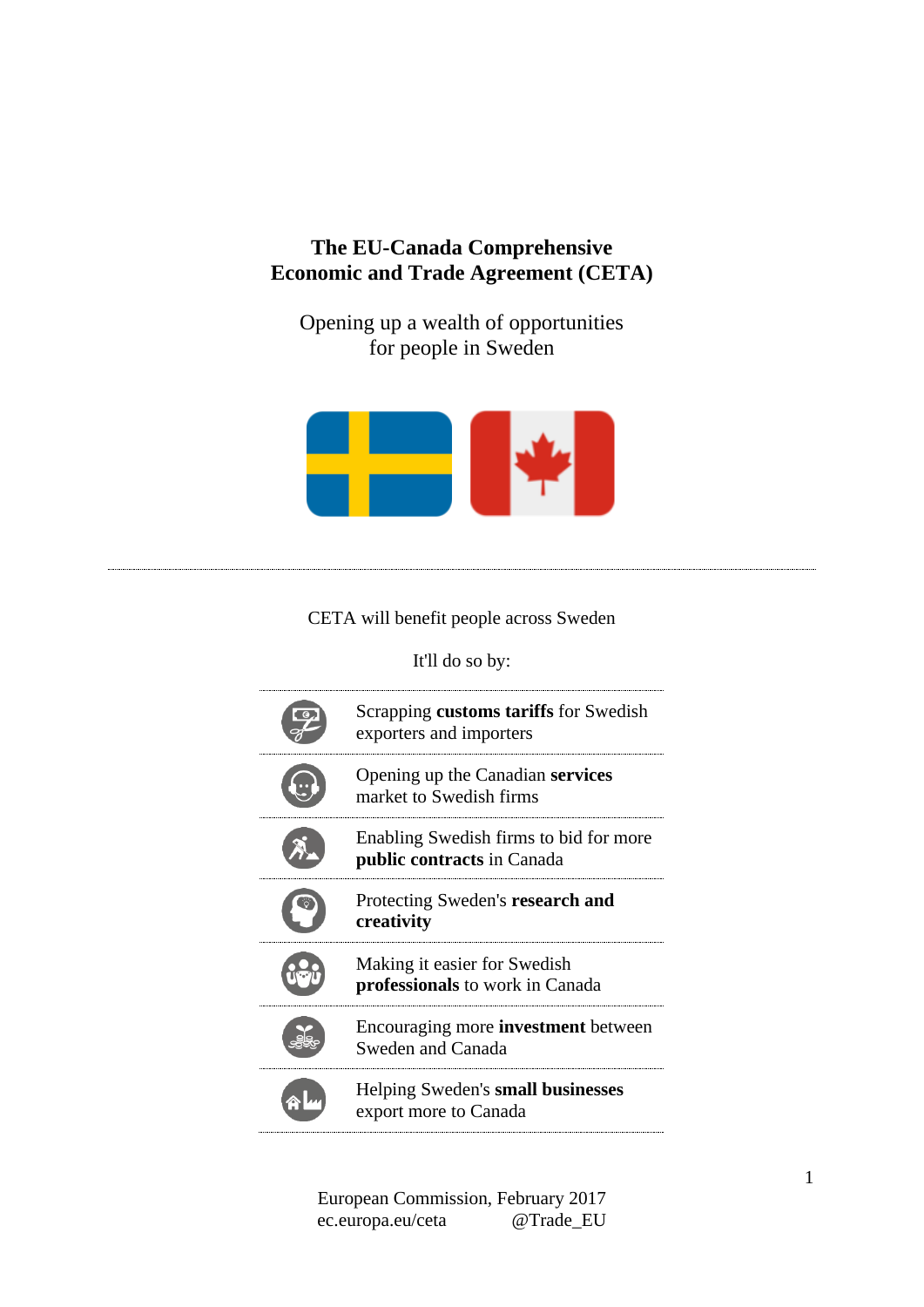Sweden's economy is open to trade

Over 763,000 Swedish jobs – one in five – rely on exports outside Europe

**And Sweden and Canada already have a close trading and investment relationship**

# **11th**

When it comes to goods, Canada is Sweden's  $11<sup>th</sup>$  biggest trade partner outside the EU

# **€300 m**

The value of Sweden's trade surplus in goods and services with Canada

# **€1.3 bn**

The value of Swedish exports to Canada

# **€1 bn**

The value of Swedish imports from Canada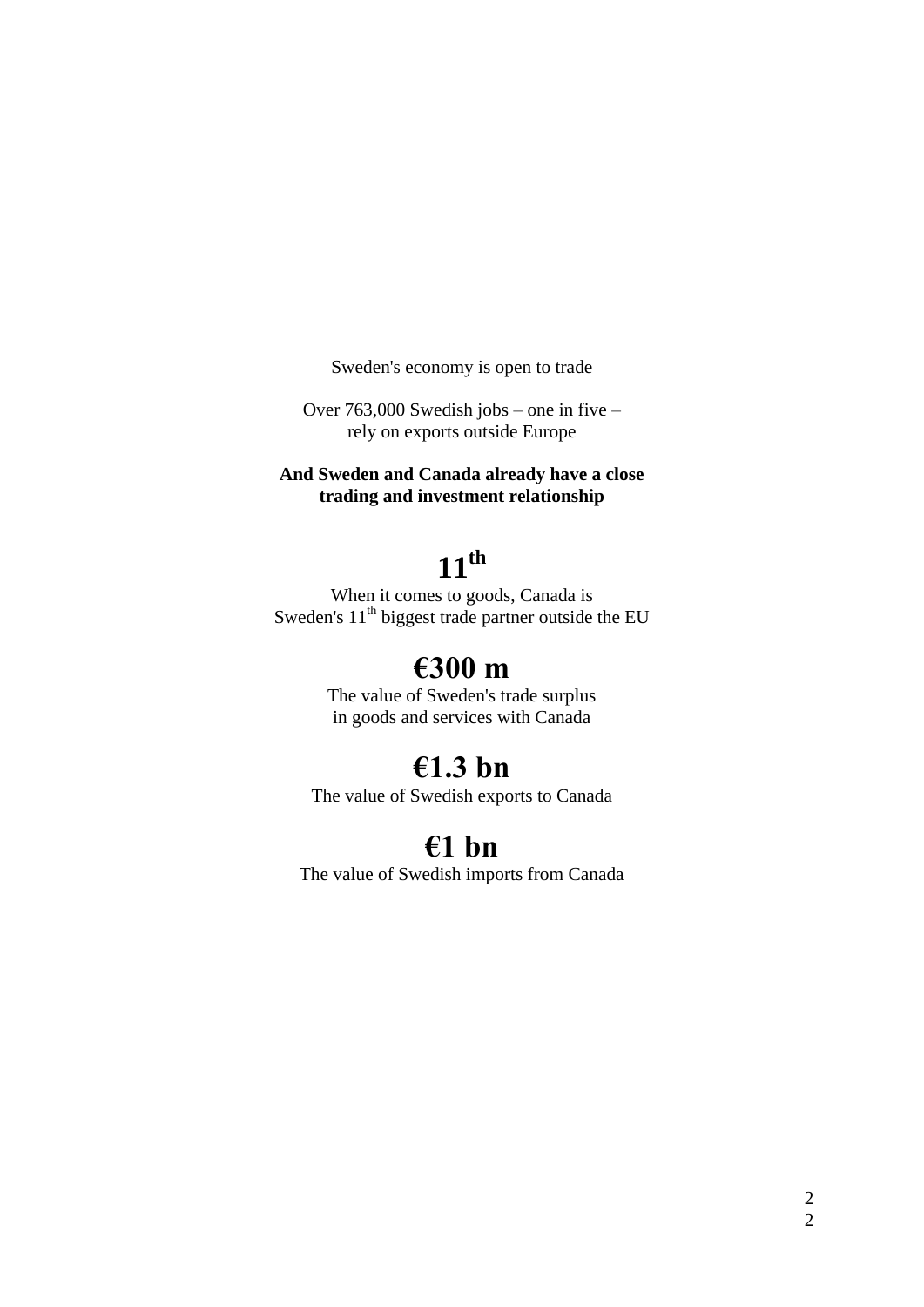

#### **Scrapping customs tariffs on Swedish exports of goods**

## Swedish goods exports to Canada: **€977 m**  *(2015)*

CETA will bring big **savings on customs duties** by eliminating duties on 99% of all tariff lines, of which 98% will already be scrapped at entry into force.

Sweden will **benefit from tariffs being removed on virtually all of its exports**, in particular:

### **Machinery and electrical equipment**

### Swedish exports to Canada: **€330 m** *(2015)*

These sectors employ 90,000 people in Sweden.

Machinery and electrical equipment face low average tariffs but some products face tariff peaks of 9%.

Apart from savings on customs duties, CETA will enable Swedish companies to do away with costs of double testing thanks to the provisions on **recognition of conformity assessment certificates** in sectors such as:

- machinery
- electrical goods
- electronic equipment

These sectors will also benefit from CETA's provisions on public procurement and movement of professionals *(see below)*.

**Pharmaceuticals**

### Swedish exports to Canada: **€215 m** *(2015)*

This sector employs 30,000 people in Sweden.

The pharmaceutical industry faces very low tariffs but will particularly benefit from CETA's intellectual property provisions *(see below)*.

The protocol on mutual recognition of **Good Manufacturing Practices** (GMP) will make it easier to trade in this sector. by allowing one party's authorities to accept GMP compliance certificates issued by the other party.

### **Motor vehicles and parts**

Swedish exports to Canada: **€80 m** *(2015)*

Sweden is the EU's  $5<sup>th</sup>$  largest exporter of motor vehicles to Canada.

This sector employs around 80,000 people in Sweden.

Canadian tariffs are up to 9.5%.

### **Optical instruments and medical instruments**

Swedish exports to Canada: **€27 m** *(2015)*

Canadian tariffs are up to 8.5%.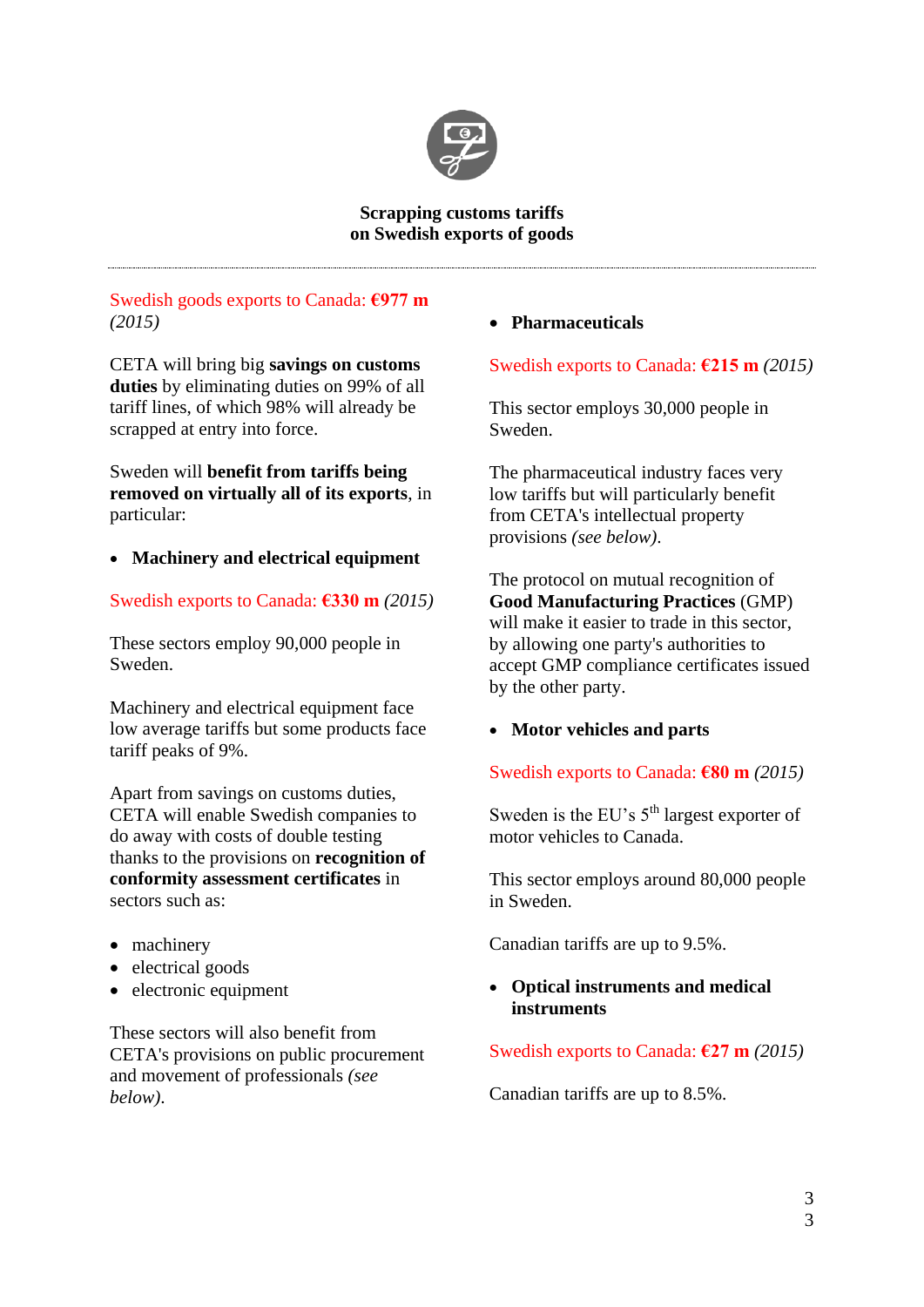**Vodka**

### Swedish exports to Canada: **€24 m** *(2015)*

Vodka faces specific duties of 12.28 CAD cents per litre of pure alcohol. For wine and spirits, tariff elimination is complemented by the removal of other relevant trade barriers, including several 'behind the border' barriers that make it difficult for Swedish exporters to access the Canadian market.

The cost-of-service-differential fee imposed by the Provincial Liquor Boards on imported wines and spirits will for instance be:

- applied based on volume and not value
- calculated more transparently

This lowers the costs for EU producers to sell their products in Canada.

CETA will ensure that EU wine and spirit producers can compete on the Canadian market, for example by:

- freezing the number of shops selling only Canadian products, and
- preventing businesses with a local monopoly from expanding into neighbouring provinces.

Regarding wine and spirits CETA also:

- abolishes the Canadian requirement to blend imported bulk spirits with local spirits before bottling – a requirement that made it impossible for EU makers of products classified as Geographical Indications from labelling them as such.
- incorporates the 2004 EU-Canada Wines and Spirits Agreement. Because this will be made subject to CETA's general rules, notably dispute settlement, the legal guarantees become stronger.
- provides a forum for further discussions in the future on any other issue of concern for the EU and Canada related to Wines and Spirits.

The EU expects that the combined effect of these measures will be to further **increase the EU market share** of the Canadian wine and spirit sector.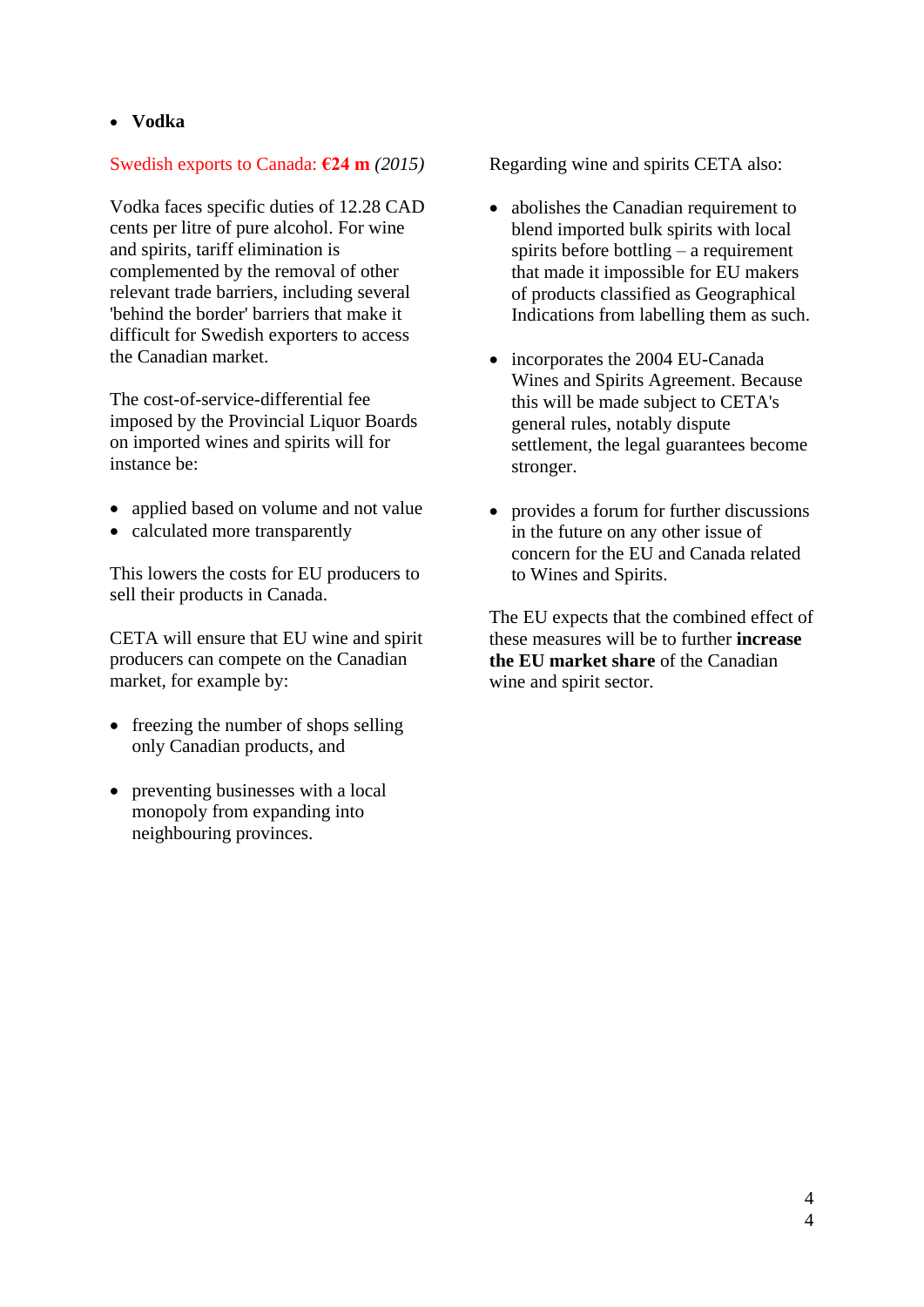

#### **Opening up the Canadian services market to Swedish firms**

### Swedish services exports to Canada: **€313 m** *(2015)*

Sweden's main services exports to Canada are:

- telecommunications
- transport
- tourism
- financial services

CETA will **improve and secure Swedish companies' access to the Canadian services market.**

For example in the professional services sector*,* Canada has removed a number of limitations on citizenship and residency conditions for Swedish professionals to practice in Canada, who are:

- lawyers
- accountants
- architects
- engineers

CETA also brings legal certainty for EU services exporters: Canada has locked in its current level of openness towards EU companies, for example in:

- financial services
- telecoms
- postal and courier services



### **Enabling Swedish firms to bid for more public contracts in Canada**

### With CETA, **Swedish companies will get access to Canada's large public procurement market**.

Swedish companies will have the opportunity to bid to supply goods and services for tenders at all levels of government in Canada (federal, provincial and municipal).

Canada has also agreed to make the tendering process more transparent by publishing its federal and provincial public tenders on a single procurement website.

Canada's government procurement commitments in CETA are **the most ambitious Canada has ever granted.**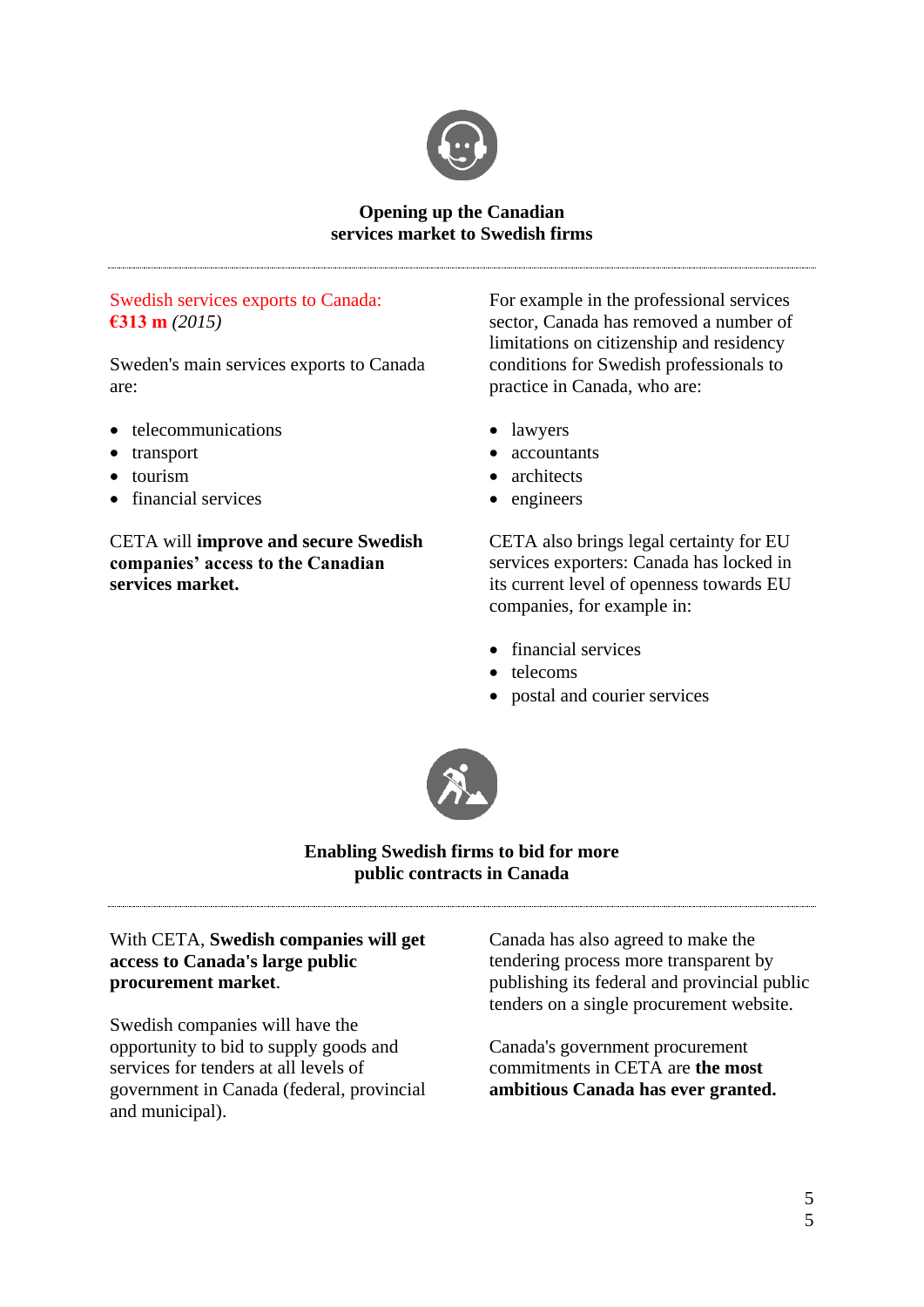

#### **Protecting Sweden's research and creativity**

Swedish Gross Domestic Product percentage spent on research and development: **3.16%** *(2014)*

This is the  $2<sup>nd</sup>$  highest proportion of all EU member states.

CETA gives Swedish innovations, copyrights and trademarks a **similar level of protection** in Canada to that they enjoy in Europe.

### In particular, Canada will **bring its copyright protection in line with international standards.**

This is important because it will protect the intellectual property of EU's creative industries (artworks, publications, music and software), including its dissemination through online distribution channels.

CETA also covers **intellectual property rights for pharmaceuticals.** The agreement includes:

- the possibility of **up to two years of additional patent protection to compensate for undue delays** in granting the marketing authorisation that reduce the useful life of the patent
- a commitment to ensure that all litigants have an **effective right of appeal** under Canada's patent linkage regime (the link between the marketing authorisation for

a generic drug and the patent status of the originator drug)

• a commitment to maintain Canada's current practice of offering eight years of data protection.

This is good news for Sweden, given the importance of chemicals and pharmaceuticals in Sweden's exports to Canada.

CETA also provides a **high level of protection for 143 distinctive EU food and drink products** that hold a geographical indication (GI) – a sign to show they have a specific geographical origin and possess qualities or enjoy a reputation because of it.

With CETA, Canadian producers won't be able to sell local or foreign products as European GIs if they are not the real thing.

So, for example, they won't be able to market fish roe as **Kalix Löjrom** unless it comes from vendace fish from Kalix in Northern Sweden.

The prioritised list of 143 distinctive products was chosen by EU Member States on the basis of their export potential to Canada.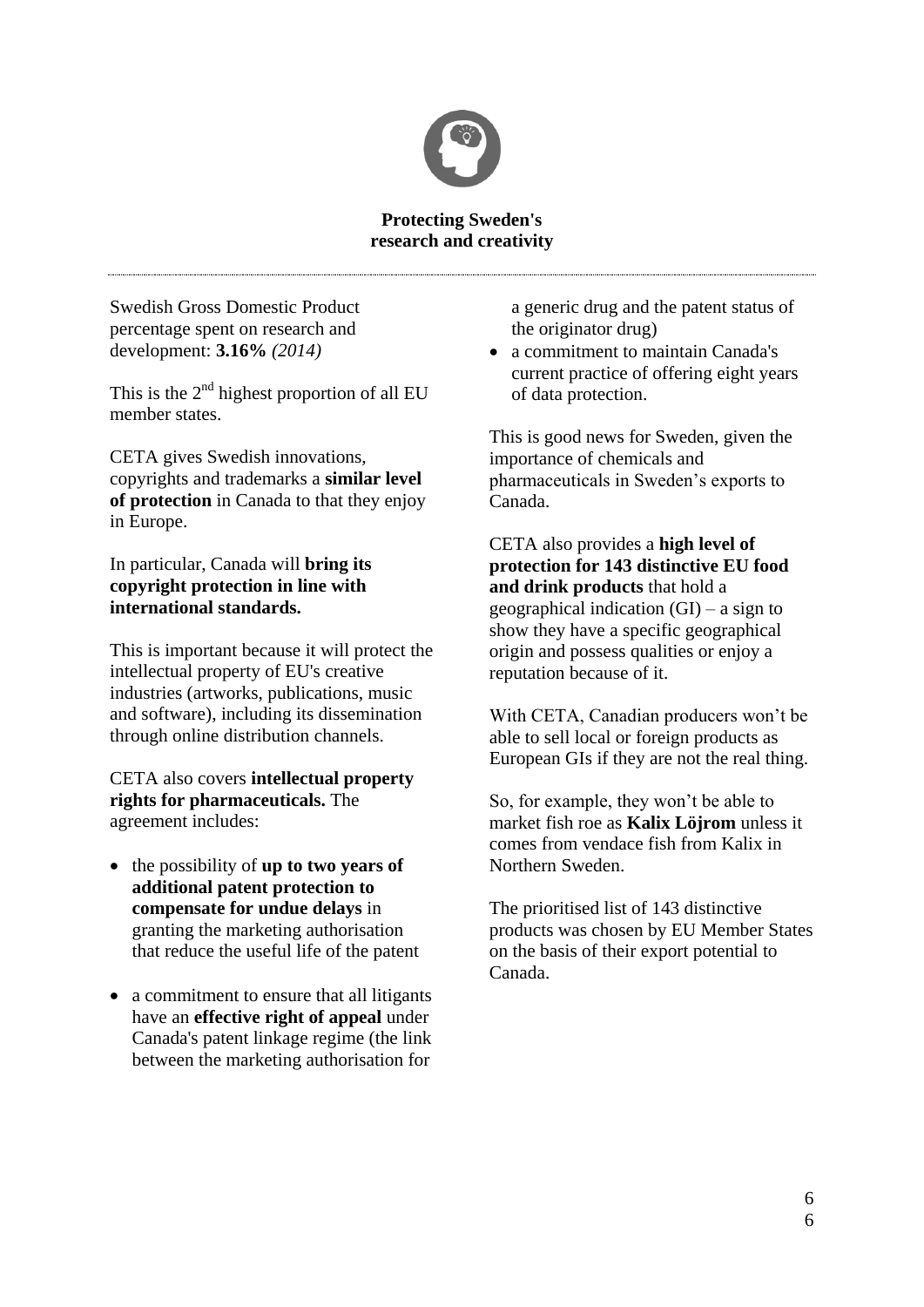

#### **Making it easier for Swedish professionals to work in Canada**

CETA includes provisions to make it easier for Swedish professionals to work in Canada (and vice versa) and to have their qualifications recognised. This is a big plus for companies that:

- provide services such as after sales services for exported machines or information and communication technologies software
- make complex products that require after sales services such as installation or maintenance of machinery.

Provisions to facilitate movement of people can be particularly beneficial for small and medium-sized firms, as they may not be able to provide permanent staff on the ground to directly supply the service.

CETA establishes legal certainty and significantly **improves mobility for services suppliers** because it:

- makes it easier to transfer key personnel across the Atlantic
- allows companies to send staff for after sales services for machinery, software and equipment
- creates a framework for the recognition of professional qualifications for regulated sectors like architects and accountants.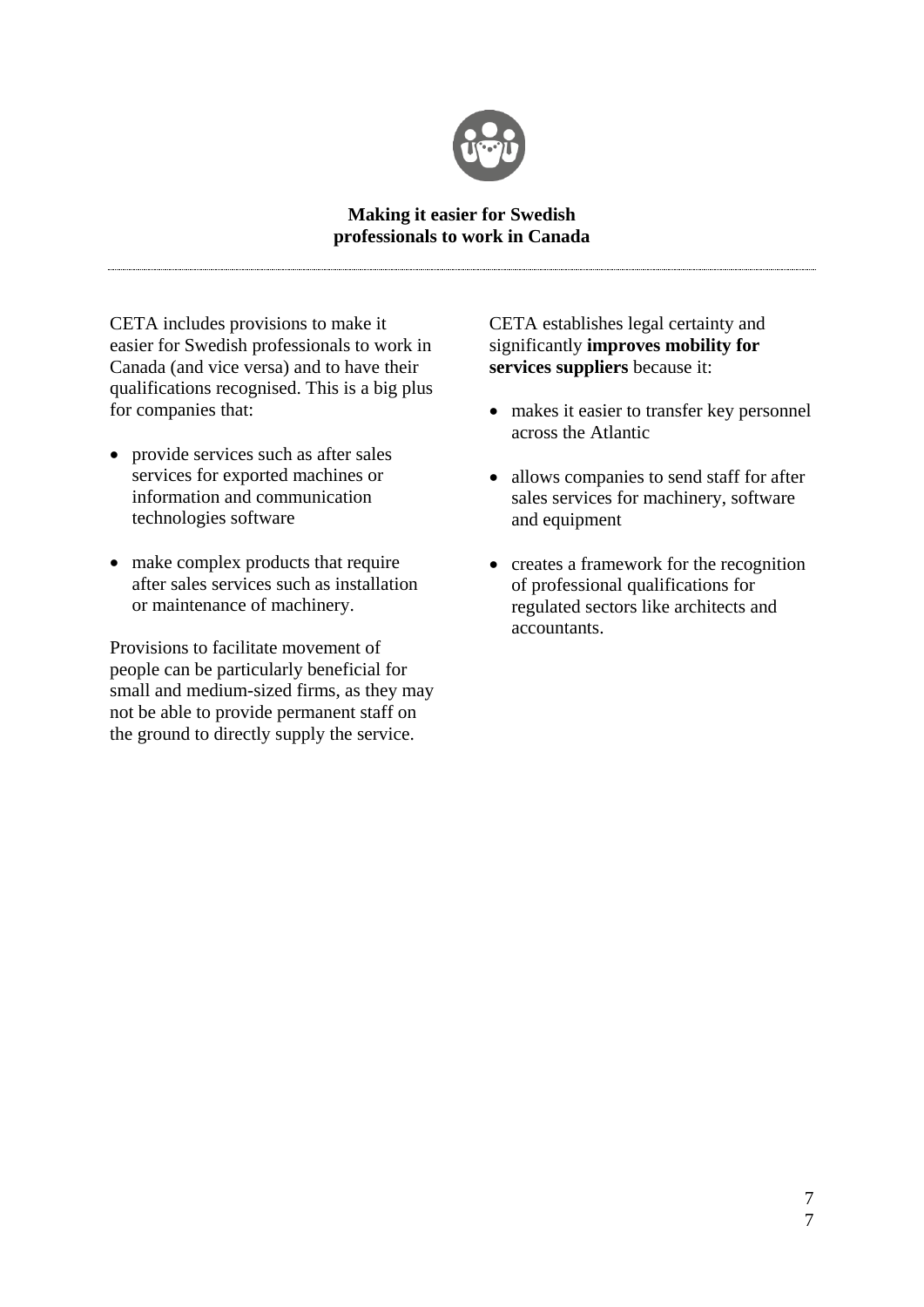

#### **Encouraging investment between Sweden and Canada**

#### Swedish Foreign Direct Investment in Canada: **€2.63 bn** *(2015)*

CETA will **make it easier for Swedish firms to invest** in Canada, as Canada has agreed to **substantially increase the threshold for reviewing the acquisition** of Canadian companies by non-Canadians from CAN \$354 million ( $\epsilon$ 247.26 million) to CAN \$1.5 billion ( $E1.4$  billion).

#### Canadian Foreign Direct Investment in Sweden: **€1.81 bn** *(2008)*

Canada, for its part, has interests in Sweden in many fields. In 2012 for example the Canada Pension Plan Investment Board **invested €122 million in the Kista Galleria**, a mall north of Stockholm's central business district.

Sweden does not have a bilateral investment treaty with Canada.

This makes the investment protection and the dispute settlement provisions in CETA all the more relevant to Swedish investors in Canada and Canadian investors in Sweden.

Once CETA enters into force definitively, these provisions will provide Swedish and Canadian investors with **greater predictability, transparency, and protection** for their investments in Canada and in Sweden respectively.